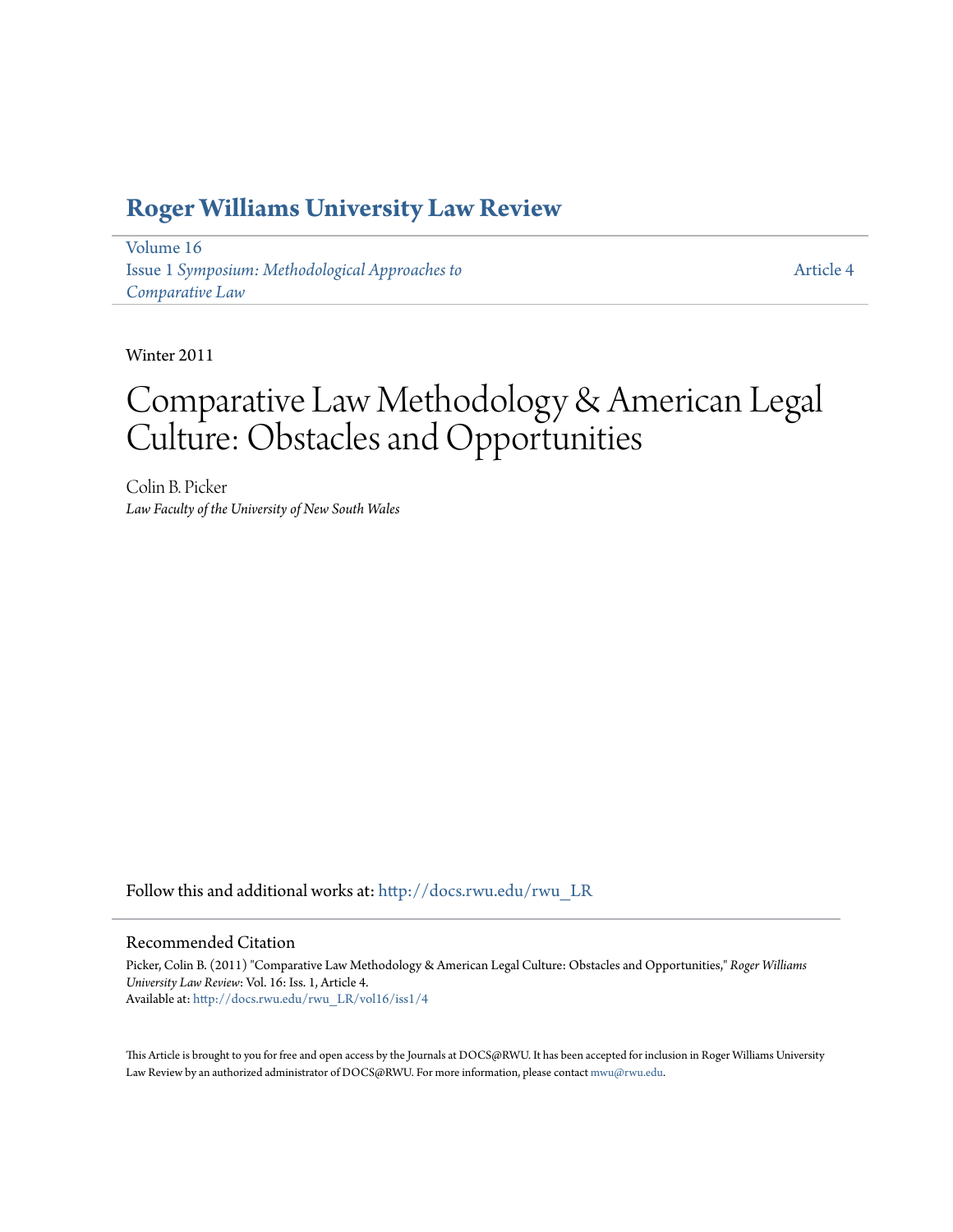## **Comparative Law Methodology & American Legal Culture: Obstacles and Opportunities**

#### **By Colin B. Picker\***

Despite its historic presence in American law, comparative law was, until recently, largely the preserve of a few specialists, often émigrés from Europe.<sup>1</sup> On occasion, a legal scholar from another field would consider and employ comparative methods, but for the most part American legal scholars focused only on domestic legal matters from domestic perspectives. **If** they did tend to look further afield, it was usually to consider legal issues in England or, less often, in other common law or English language legal systems. Practitioners and policy makers were not any more sophisticated, and, in fact, were likely even more parochial. Today, however, certain factors, chief among them the accelerating rate of globalization, are forcing a change in perspective throughout the legal community. American legal scholars, practitioners, and policy makers are increasingly considering how legal issues are handled in other legal systems  through an international, foreign, and comparative **("ICF')** law lens.<sup>2</sup> That movement is not taking place, however, without

**<sup>\*</sup>** Associate Professor, Law Faculty, University of New South Wales, Sydney, Australia. A.B. Bowdoin College, **J.D.** Yale Law School. This essay draws from the author's remarks on a panel that considered the issues facing new and young comparatists at the American Society of Comparative Law's Annual Conference that was held in October **2009** at the Roger Williams University School of Law in Bristol, Rhode Island.

<sup>1.</sup> David S. Clark, *The Modern Development of American Comparative Law: 1904-1945,* 55 AM. J. COMP. L. 587, 587-88, 613-14 (2007).

<sup>2.</sup> International law is also American law. *See* The Paquette Habana, 175 U.S. 677, 700 (1900) ("International law is part of [U.S.] law."); *see also,*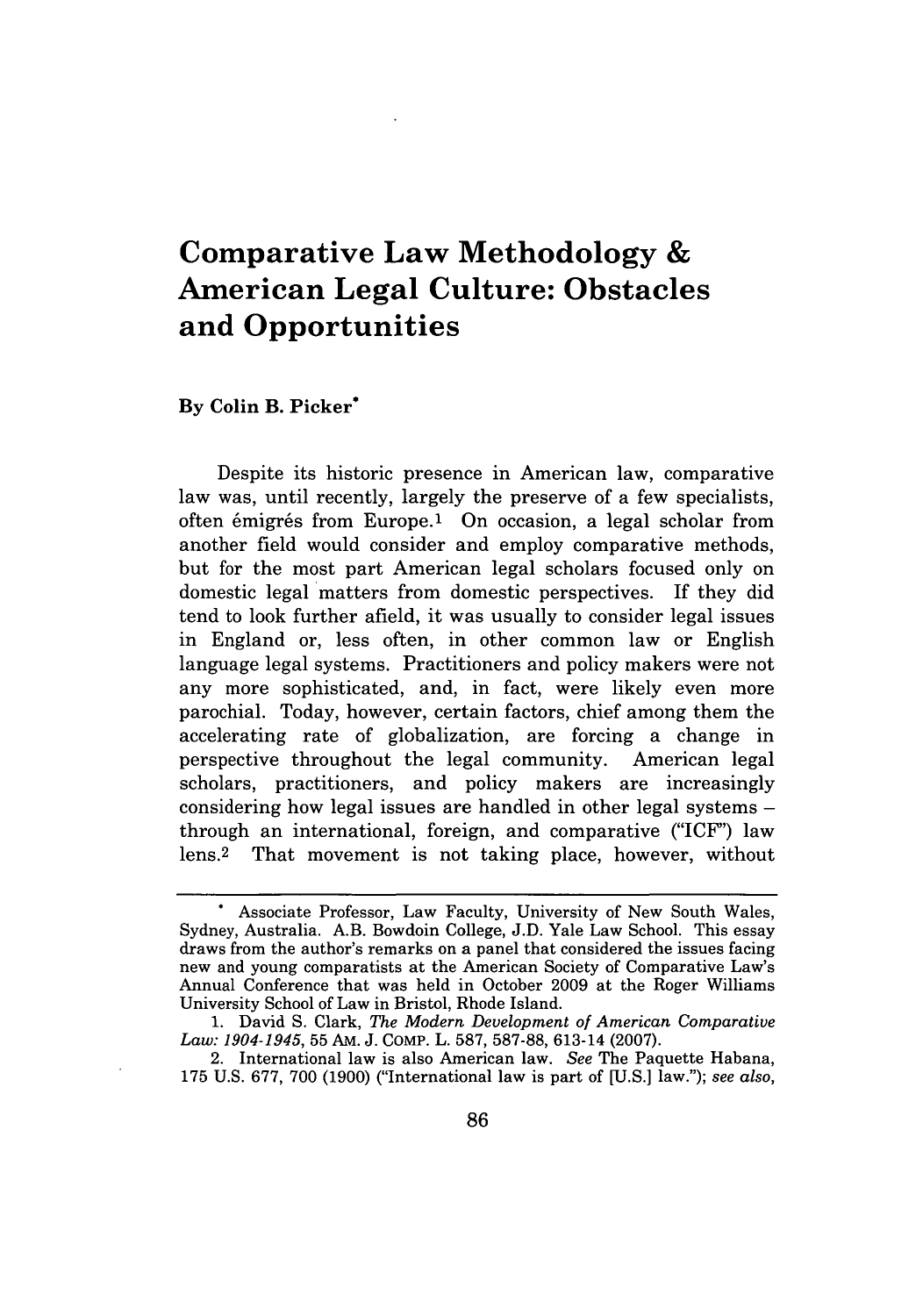controversy<sup>3</sup> and, of greater relevance to this article, without some levels of misunderstanding, inaccuracy, and confusion.

The gradual embrace of the ICF law movement is taking place despite a significant lack of training or experience in foreign or comparative law among most of the new participants in ICF law. <sup>4</sup>

United States v. Ravara, 2 U.S. (2 Dall) 297, 299 n.\* (1793) ("[T]he law of nations is a part of the law of the United States."). International law is foreign in its style and construction, indeed it has significant Civil Law characteristics, and has even been described as being similar to the Mixed Jurisdictions of the world. *See* Colin B. Picker, *International Law's Mixed Heritage: A Common/Civil Law Jurisdiction,* 41 VAND. J. TRANSNAT'L. L. 1083, 1083, 1087 (2008); Colin B. Picker, *Beyond the Usual Suspects: Application of the Mixed Jurisdiction Jurisprudence to International Law and Beyond,* 3 J. COMP. L. 160, 160 (2008). Thus, those non-ICF academics working with both foreign legal systems and the international legal system, as well when they more explicitly try to produce a comparative law work, need to have a solid understanding of comparative law methodologies.

3. Constitutional Restoration Act of 2004, H.R. 3799, 108th Cong. (2004) ("SEC. 201. Interpretation of the Constitution. In interpreting and applying the Constitution of the United States, a court of the United States may not rely upon any constitution, law, administrative rule, Executive order, directive, policy, judicial decision, or any other action of any foreign state or international organization or agency, other than the constitutional law and English common law.") Its constitutionality was challenged, inter alia, during congressional testimony on the bill. *See Constitutional Restoration Act: Hearing Before Subcomm. on Courts, The Internet, and Intellectual Property,* 108th Cong. 34-36 (2004) (testimony of Professor Arthur Hellman) *available at* http://commdocs.house.gov/committees/judiciary/hju95803.000/ hju95803\_0.HTM#34.

4. Charlotte Ku & Christopher J. Borgen, *American Lawyers And International Competence,* 18 DICK. J. INT'L L. 493, 502 (2000) ("[Y]et, even though a knowledge of comparative law would be of great use to American lawyers, it is unfortunate to note that the U.S. legal profession has less expertise today in comparative law than it did in previous generations. Ernst C. Steifel and James Maxeiner observed:

The United States pays comparative law no mind Comparative law has less importance in the U.S. today than it did a generation ago, and, less than it did in much of the nineteenth century. While there has never been a golden age of comparative law in America, Basil Markesinis noted that central European émigré scholars did achieve "phenomenal success" in the 1950's, and 1960's when they made comparative law a "recognized, even admired, topic<br>at a time when there was really little practical need for it." at a time when there was really little Unfortunately, he laments that it "flounder[s] at a time when a shrinking world needs it more than ever."

Moreover, "[wihile many courses may appear in catalogues, 'virtually nobody **-** only a handful of students - actually take these courses. The vast majority of American law students graduate in complete ignorance of comparative law.')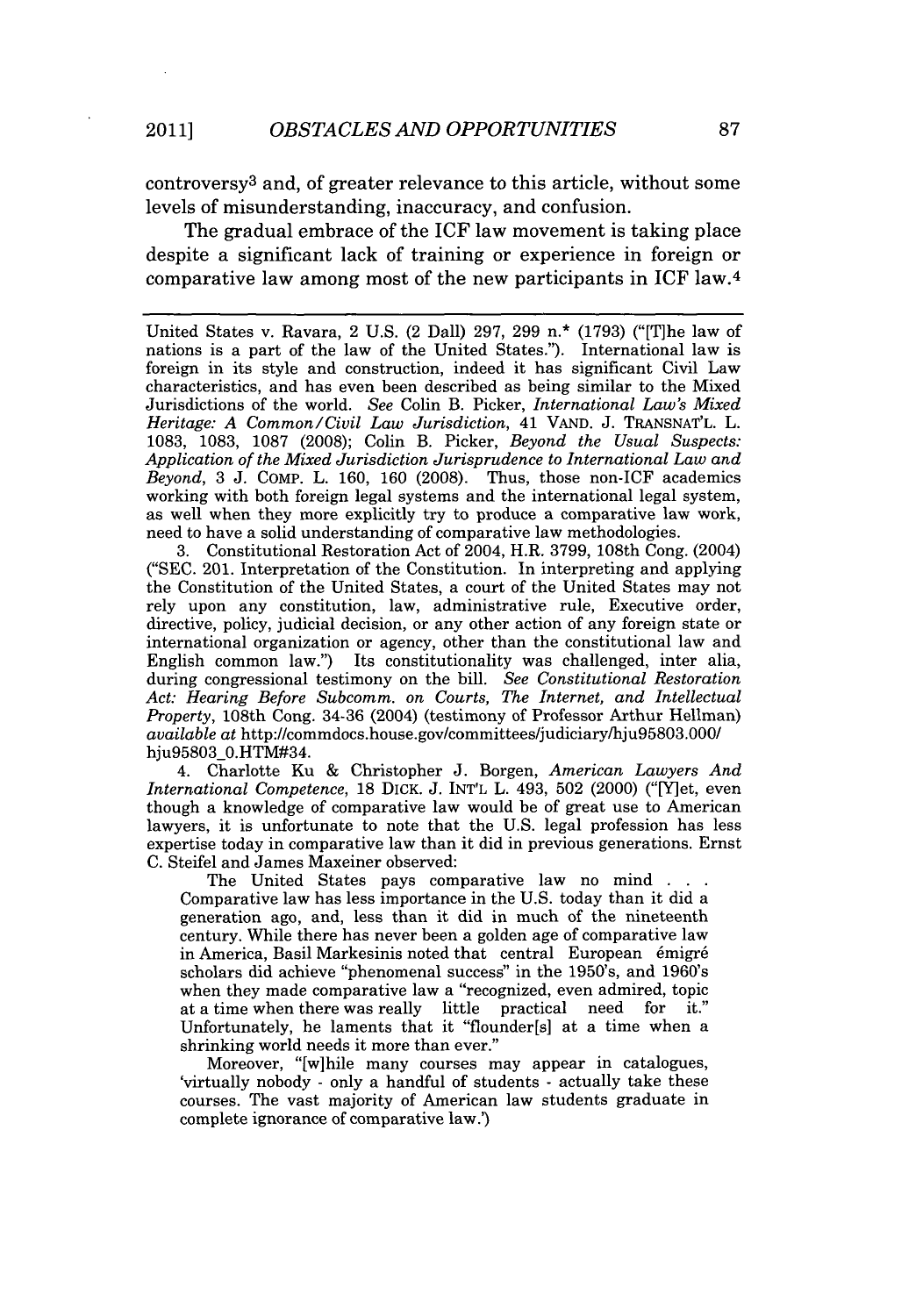There may be both a lack of knowledge and understanding of the substantive ICF law. There may also be insufficient consideration of the context of that  $ICF$  law  $-$  the historic, political, cultural, legal, and other relevant contexts that are necessary to understand when working with ICF law. Moreover, even where that knowledge or experience exists, there will usually be an absence of understanding of comparative law methodologies. <sup>5</sup>

The scale of these problems may now be so large that they cannot be ignored any longer, especially given the growing pressure on academics to engage in ICF law. Those pressures include an increasing globalization of the non-comparatists' own fields as their colleagues also succumb to ICF influences.<sup>6</sup> Such influences are themselves part of the pressure and may include factors such as an increasing presence of ICF law in law schools, numerous foreign summer law programs (that typically involve non-ICF faculty), and a large and increasing presence of foreign law and foreign law students in American law schools.<sup>7</sup> While it would be nice to say that one of the pressures is that American law reform is increasingly employing comparative law as one of its tools, such a role is sporadic and still quite controversial.<sup>8</sup>

That controversy, usually surrounding the use of comparative

*Id.* (citing Ernst C. Steifel and James R. Maxeiner, Why are *U.S. Lawyers Not* Learning from Comparative Law, Liber Amicorum for Thomas Bär and Robert Karrer 214-15 (1997)).

<sup>5.</sup> John H. Langbein, *Judging Foreign Judges Badly: Nose Counting Isn't Enough,* 18 JUDGES J. 4, 50 (1979).

*<sup>6.</sup> See, e.g.,* Laurel S. Terry, *U.S. Legal Ethics: The Coming of Age of Global and Comparative Perspectives,* 4 WASH. U. GLOB. STUD. L. REV. 463, 463, 469 (2005).

<sup>7.</sup> *See generally,* Carole Silver, *Internationalizing U.S. Legal Education: A Report on the Education* of *Transnational Lawyers,* 14 CARDOZO J. INT'L **&** COMp. L. 143, 146-50 (2006).

<sup>8.</sup> *Compare* Roper v. Simmons, 543 U.S. 551, 575 (2005) (explaining that the issue is decided under the 8th Amendment of the U.S. Constitution, and other countries' stance on the issue is merely instructive and not binding) *with* Roper, 543 U.S. at 605 (O'Connor, J., dissenting) ("[t]his Nation's evolving understanding of human dignity certainly is neither wholly isolated from, nor inherently at odds with, the values prevailing in other countries."); *see also id.* ("[a]n international consensus . . . can serve to confirm the reasonableness of a consonant and genuine American consensus."); *but see* Atkins v. Virginia, 536 U.S 304, 347-48 (2002) (Scalia, J., dissenting) ("[e]qually irrelevant [to the disposition of the case] are the practices of the 'world community,' whose notions of justice are (thankfully) not always those of our people.").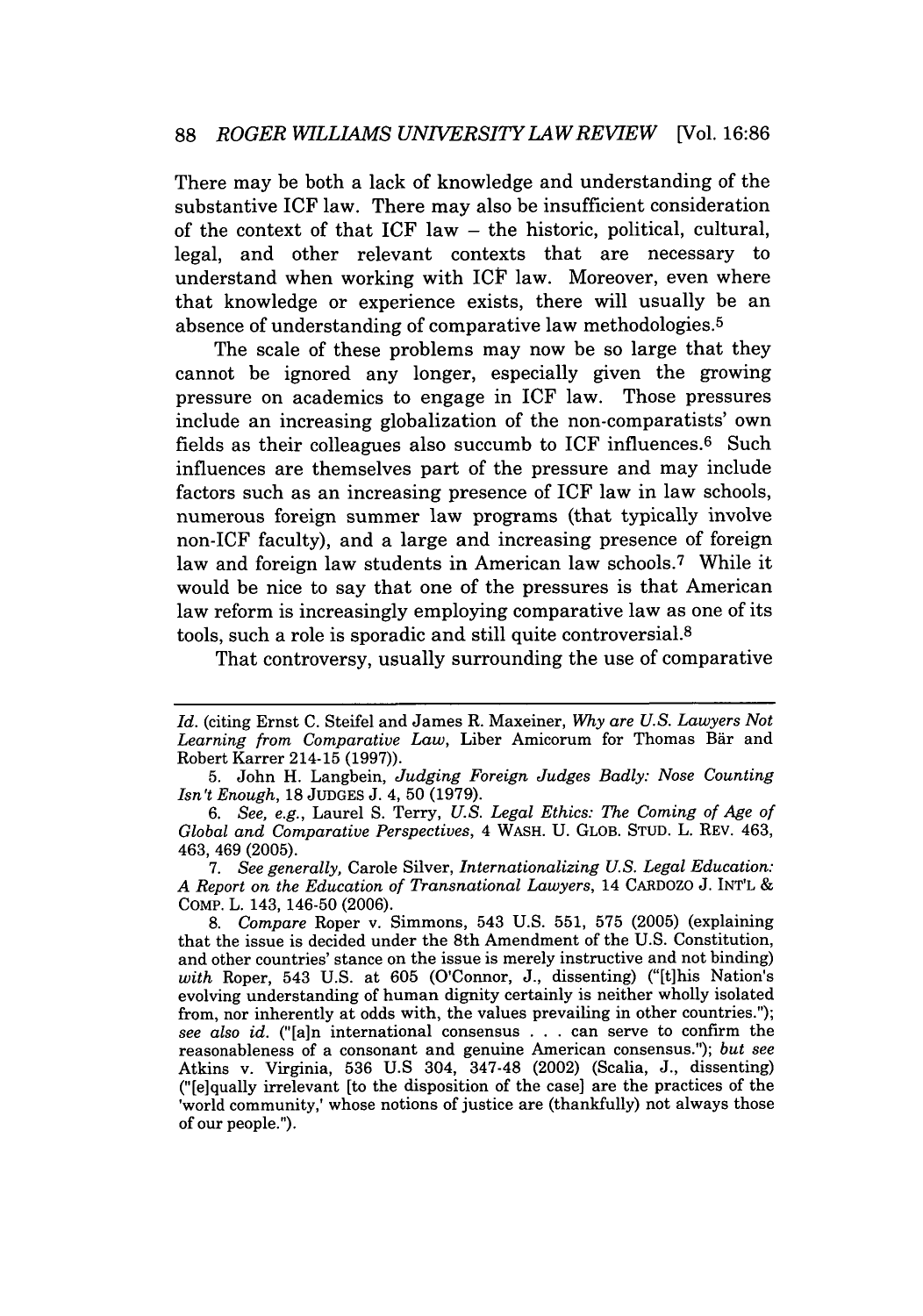law by American judges, masks the fact that most American legal scholars and practitioners are ignorant of the controversy itself, as well as ignorant of ICF law. Most problematically, most American legal scholars and practitioners are unaware of the extent of their ignorance relating to **ICF** law and comparative law methodology. This may be a particular problem for American lawyers, judges, and academics who share a similar cultural antipathy to ICF law. This common legal culture includes characteristics that make such problems endemic. These characteristics are either broadly related to some form of ignorance, or related to an inherent disconnect between American legal culture and ICF law. The cultural characteristics, some of which are related and reinforcing are discussed in detail below, include:

An ignorance of "foreign law" and the comparative method;

That the two legal systems do not mesh well  $-$  ICF Law is simply too alien;

American legal chauvinism and insularity;

A dearth of foreign language knowledge among Americans; and

That foreign and comparative law, and even international law, are difficult and awkward  $-$  they are too diffuse, diverse, and difficult to master.

The ignorance is a result of the historical obscurity of ICF in American legal education and culture. Today, while less obscure, ICF is still relatively invisible in most legal education environments. Indeed, it has been asserted that compared to one hundred years ago, the average American law student is only slightly more likely to encounter ICF law during his or her legal education.<sup>9</sup> While it is true that ICF law is increasing in U.S.

<sup>9.</sup> Claudio Grossman, *Building the World Community: Challenges to Legal Education and the WCL Experience,* 17 AM. U. INT'L L. REV. 815, 824-26 (2002); *see also* Michelle Rodenborn, Alan M. Kindred & Martin Perlberger, *Has Your Practice Gone Global? Let the International Law Section be your Guide through the New Global Economy,* 24 L.A. LAW. 10, 10 (2001) ("Although many law schools have more greatly emphasized their courses on international law in recent years, the typical Los Angeles lawyer has little or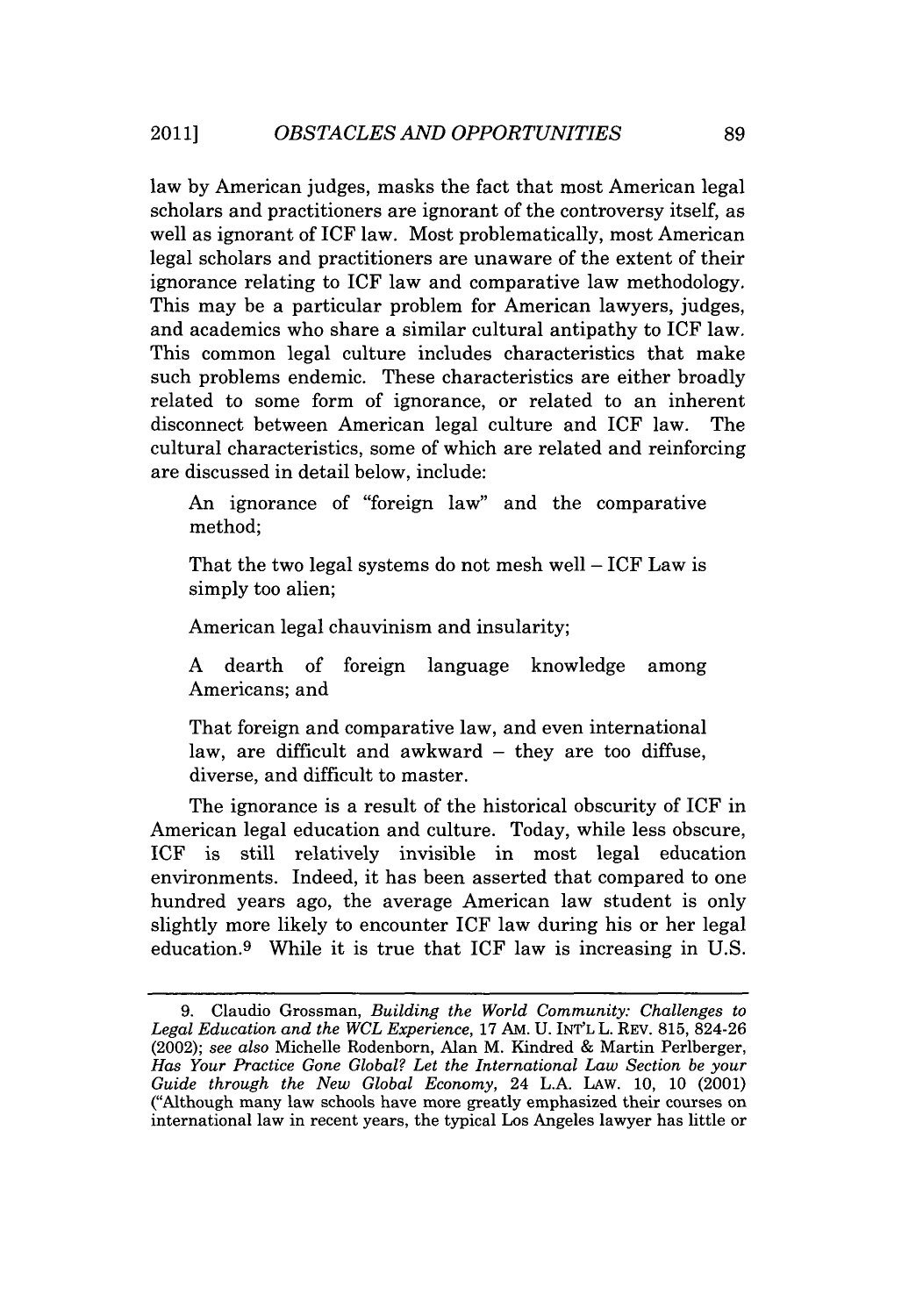legal education, its growth is slow, disjointed, and inadequate. $10$ For sure, ICF law is talked about often and its position in the curriculum may be changing slightly due to study abroad programs and some law schools making **ICF** a more central part of their curriculum.<sup>11</sup> Unfortunately, the study abroad experience is too often more of a holiday than a true academic experience and is not typically connected to the law school curriculum or practice upon the student's return. Furthermore, most American law schools still do not have international or comparative law as central features of the curriculum and these subjects are also not tested on any of the bar exams in the United States.<sup>12</sup>

ICF law is also alien to most American law scholars and practitioners. American lawyers, judges, and legal academics face an almost unique obstacle among all legal systems. They are particularly isolated from the world's other legal systems due to the historic geographic isolation of North America and the comprehensive internal economy of the United States. Even our close North American neighbor, Canada, is not so isolated because it is forced economically to interact with the rest of the world and because it is exposed to the civil law through its interactions with

no formal training in international concerns.").

<sup>10.</sup> Hiram E. Chodosh, *Globalizing the U.S. Law Curriculum: The Saja Paradigm,* 37 U.C. DAVIs L. REV. 843 (2004); Grossman, *supra* note 9, at 824- 26; Ku & Borgen, *supra* note 4, at 503 ("A recent ABA study examined international law and the American law school. international law broadly, including 'traditional public international law, comparative law and international business law.' The survey found that, although 'almost all' U.S. law schools have at least one international law class and 'almost all' have multiple international law offerings, with 90% of the respondent schools stating that they had five or more such courses, at most 37% of the students of responding schools had taken any international law. Moreover, if one corrects for schools with high percentages, then one finds that 'at most law schools across the United States, fewer than 20 percent of graduates take a course in international law."') (citations omitted, but citing John A. Barrett, Jr., *International Legal Education in U.S. Law Schools: Plenty of Offerings, But Too Few Students,* 31 INT'L LAW. 845, 846-54 **(1997)).**

*<sup>11.</sup> See, e.g., International and Graduate Studies Curriculum,* FLA. INT'L U. COLL. OF LAW, *available at* http://law.fiu.edu/index.php?option=comcont ent&task--view&id=15&Itemid=138; *International and Comparative Law Programs,* HOFSTRA LAW, *available at* http://law.hofstra.edu/Academics/ Programs/InternationalLaw/index.html.

<sup>12.</sup> Claudio Grossman, *Chapter 3 Building the World Community Through Legal Education,* 14 IUS **GENTIUM** 21, 28 (2008).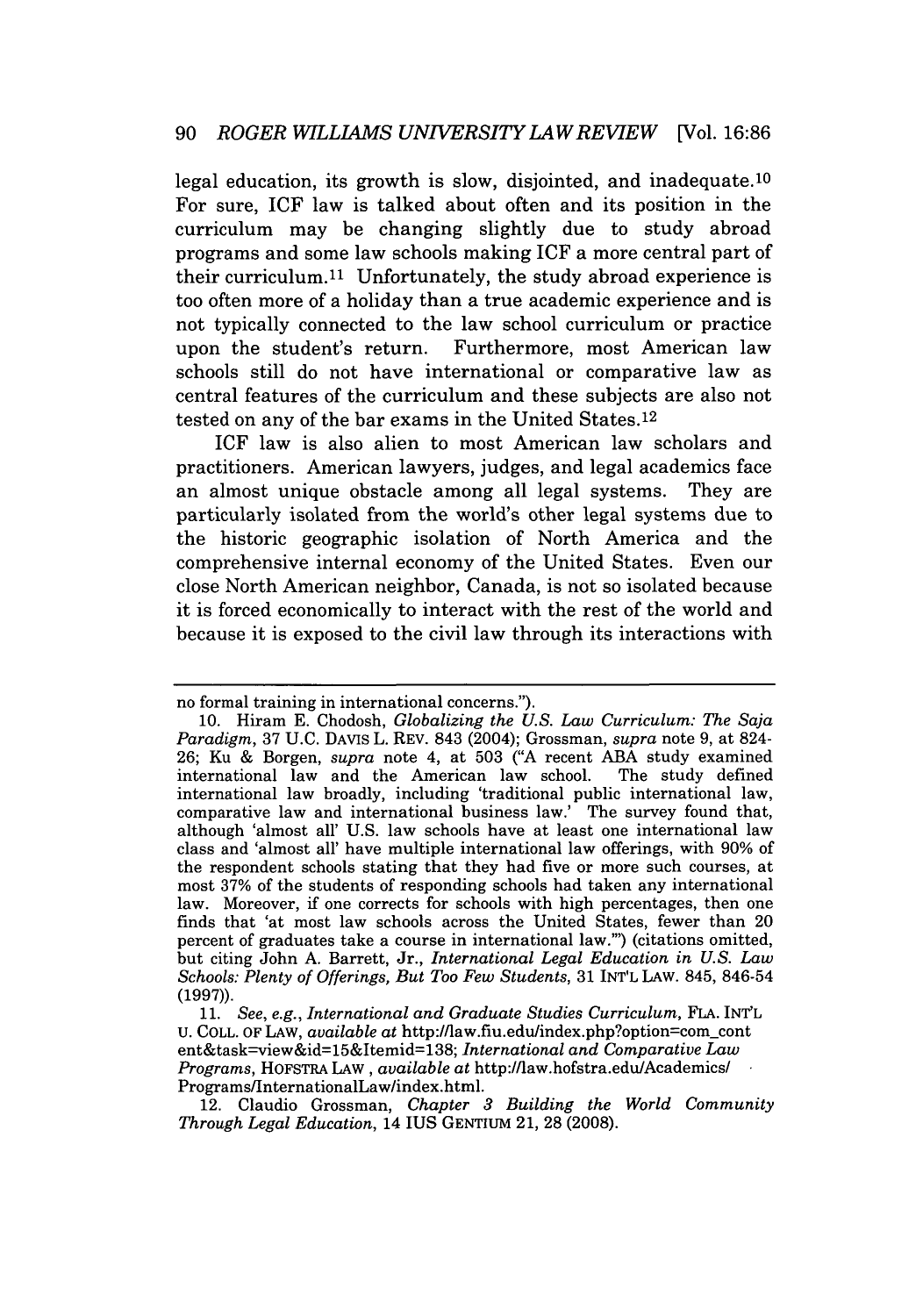the Quebec legal community. 13 Similarly, our close common law cousin, England, has been forced to confront the civil law tradition through its participation in the European Union14 and through its interaction with its northern mixed jurisdiction neighbor Scotland.15 The remaining common law countries are otherwise relatively small and their legal actors are thus forced into greater international cooperation than is experienced by the typical American lawyer, judge, and legal academic. The remaining legal systems of the world fall largely within the civil law orbit,16 and due to the overwhelming role of America and its legal culture they are also exposed to foreign legal systems to a significantly greater extent than is the case for the American legal system.<sup>17</sup> Thus, Americans are both isolated, relatively speaking, and even perhaps isolationist! ICF is therefore that much more alien and awkward to American lawyers and legal academics.

Additionally, given that so many of the world's legal systems are not part of the common law legal tradition, American lawyers and legal scholars must also confront foreign systems that are very different from their own. This difference is far greater than the disparities present between two civil law systems, such as the French and German versions of the civil law. Of course, Americans should have some familiarity with two American "foreign" legal systems, both significantly civilian - that of Louisiana and International Law.<sup>18</sup> Yet most American legal

15. MARY ANN GLENDON, PAOLO G. CAROZZA & COLIN B. PICKER, COMPARATIVE LEGAL TRADITIONS: TEXTS, MATERIALS AND CASES ON WESTERN LAW 956-60 (Thomson/West, 3d ed. 2007).

16. Wayne R. Barnes, *Contemplating a Civil Law Paradigm for a Future International Commercial Code,* 65 LA. L. REV. 677, 684-85 (2005) (stating that fifty-one nations employ common law legal systems compared to 115 that employ civil law systems).

17. While the author is not aware of any study on the impact on other legal systems of American exports of its television and movie law programs, it is hard to imagine that they do not have an impact, just as the larger export of American culture is having significant influence on countries around the world.

18. *See generally,* Picker, *International Law's Mixed Heritage, supra* note

<sup>13.</sup> See, e.g., Supreme Court Act, R.S.C. 1985, c. S-26, s. 6 (Can.) (requiring at least three judges from Quebec).

<sup>14.</sup> *See, e.g.,* Charlemagne, *Where there's a will there's a row,* ECONOMIST, Oct. 17, 2009 at 65 (discussing the significant difference between the common and civil law rules on forced inheritances to spouses and children in the context of the European Union).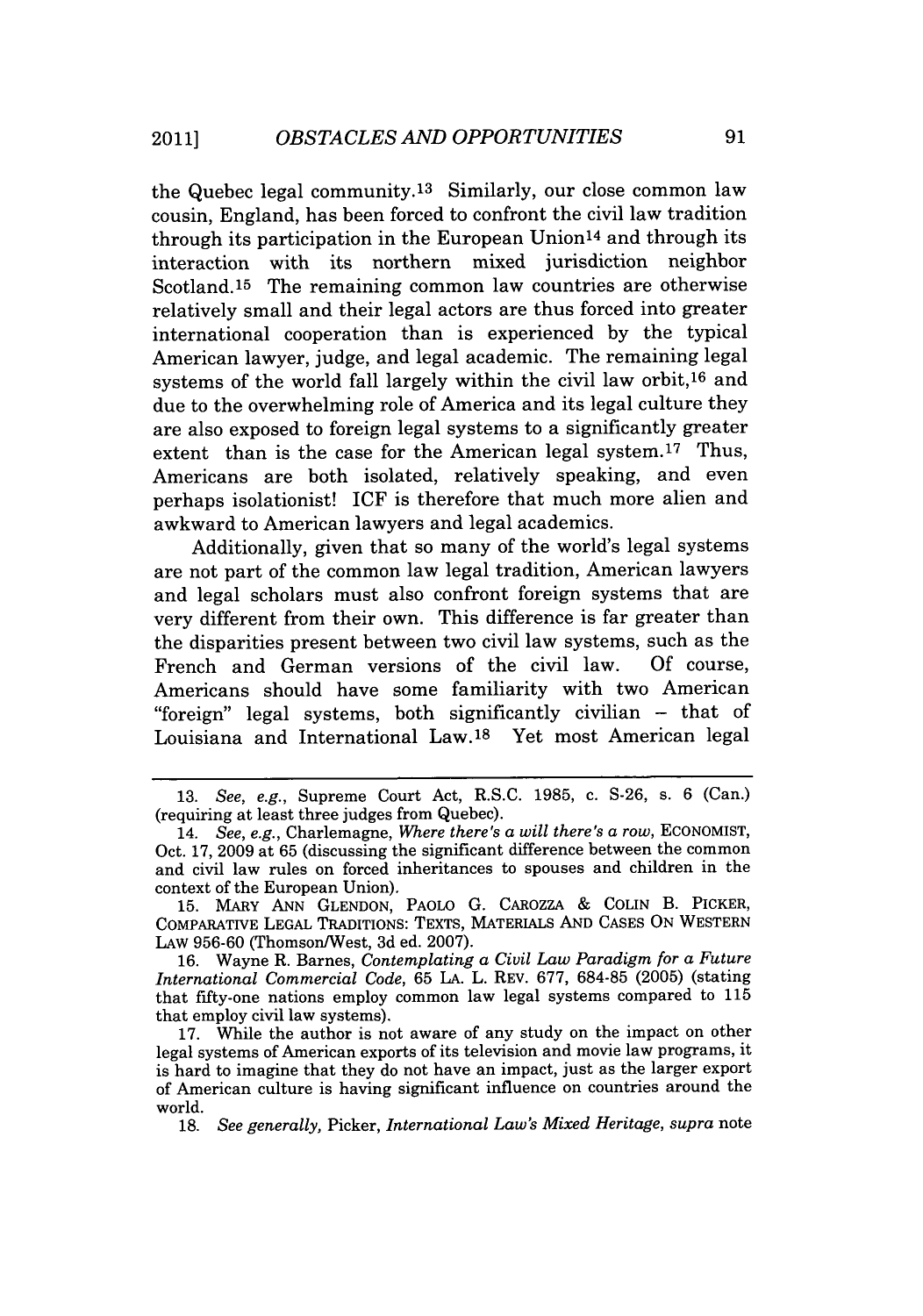scholars and practitioners are quite ignorant of the relevant parts of those systems as well.

Furthermore, as little presence as there may be for international law within the U.S. legal landscape, it is considerably more present than comparative law and its methodologies!19 A simple comparison of the textbooks available (dozens of international law books versus less than a handful for general comparative law)<sup>20</sup> and the size of the fields' academic organizations (thousands of people at the American Society of International Law Annual meeting (though many were not American), less than 100 at the Annual Comparative Law meeting (also, many not American)) clearly demonstrate the relatively larger presence of international law than that of comparative law. Consequently, there is little comparative law knowledge out there to provide the assistance the bench and bar require when dealing with ICF law.

Of course, it could be said that American judges and litigators should be thoroughly immersed in comparative methodology and jurisprudence. After all, the country is a collection of fifty different states as diverse as Hawaii, Alaska, Mississippi, New York, Vermont, Texas, and California. The courts and their litigators confront the legal systems of other U.S. states as a result of the integrated economy and society and a rather sophisticated body of Choice of Law that will frequently result in application of another state's law to a legal dispute. Surely, the fact that the courts must daily consider these other legal systems should have created a well-trained cadre of comparatists.

However, as different as Hawaii is to Mississippi, the fact is that almost all states, with the small exception of Louisiana, have essentially similar legal systems, sharing remarkably similar legal culture and institutions. For example, one state may apply the Restatement (Second) Conflict of Laws rules while a

<sup>2.</sup>

<sup>19.</sup> Ku & Borgen, *supra* note 4.

<sup>20.</sup> *E.g.,* with respect to West Publishing, perhaps the foremost law textbook provider in the Untied States, one can see that West advertises fourteen public international law textbooks and five comparative law textbooks, though when specialized international courses are included, the number of international texts rises dramatically. WEST, http://west.thomson.com/default.aspx (last visited Nov. 21, 2010).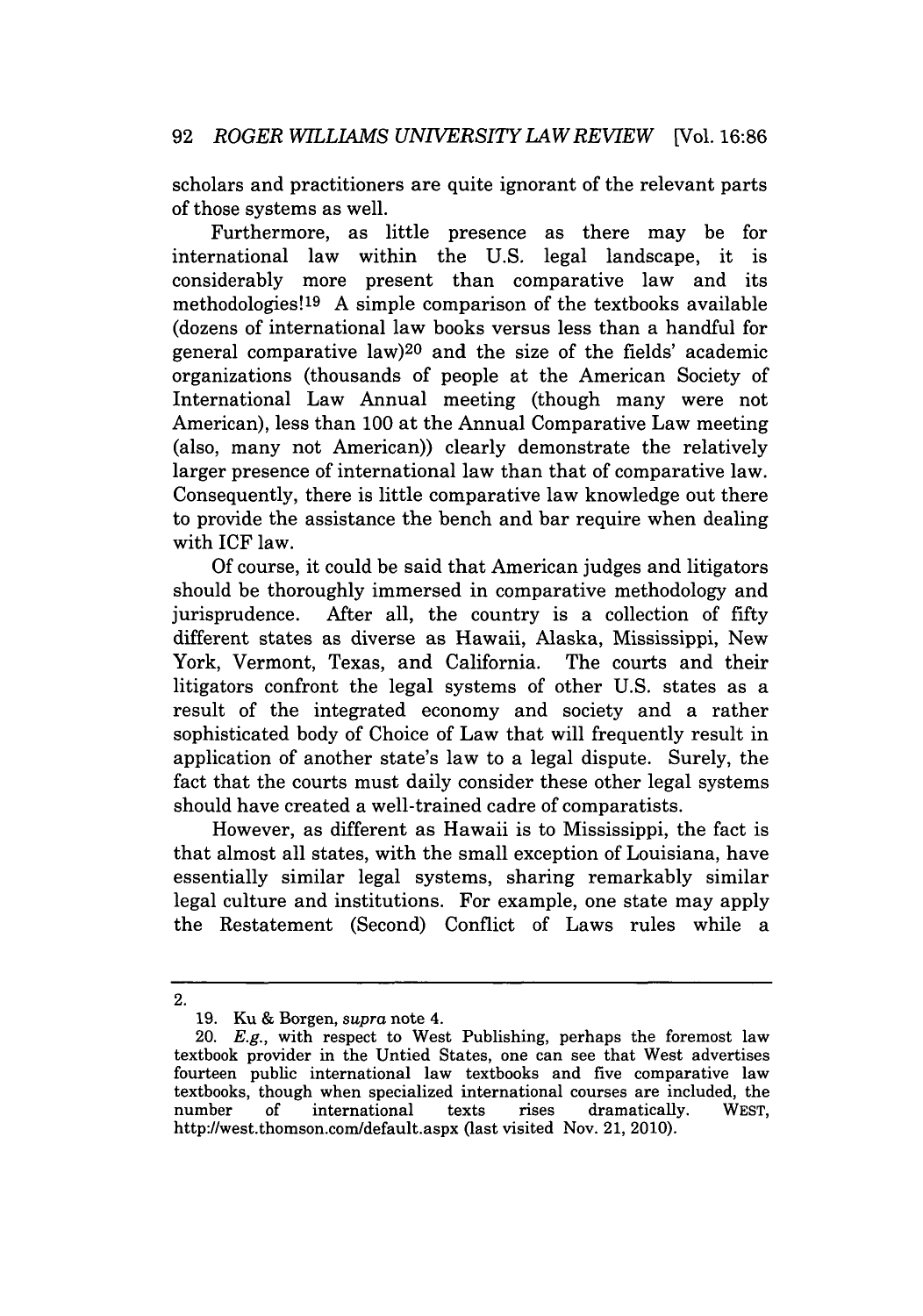neighboring state may apply the traditional rules.<sup>21</sup> Or one state may have a constitutional ban on same-sex marriage while a neighboring state permits same-sex unions.<sup>22</sup> Yet the judges, lawyers, legislators, role of the litigants, and the laws are nonetheless essentially and solidly within the American version of the Anglo-American common law. Yes, Louisiana is different, and one may find isolated and unusual aspects within other states, but one small jurisdiction and a collection of minor laws in other states are clearly insufficient to change the generally uniform features of the U.S. legal landscape. However, even Louisiana includes significant aspects of the American legal culture and is itself more mixed than foreign. 23 Accordingly, the different states within the United States are not actually so different in legal concepts and contexts and hence true comparative analysis is not normally required. Indeed, when a U.S. judge, be it federal or state, applies another state's laws, he or she may occasionally delve into the cultural, historical, political, legal, and societal contexts of the other state, but this will be rare and perhaps even unnecessary. Thus, application of other U.S. state law does not a comparatist make - at least in most instances (though it has produced a very sophisticated corpus of choice of law analyses).

In contrast to inter-United States comparisons, when considering the truly different legal systems of other countries and regions, it is imperative to consider the whole picture within which that law sits to diminish the risk of drawing incorrect conclusions. When American lawyers and judges are faced with ICF law, there is a great risk that they will not apply comparative

23. *See generally,* Shael Herman, *E Pluribus Unum: The Paradox that Safeguards Louisiana's Mixed Legal System,* 78 TUL. L. REV. 457 (2003).

<sup>21.</sup> *See* Symeon C. Symeonides, *Choice Of Law in the American Courts in 2008: Twenty-Second Annual Survey,* 57 AM. J. COMP. L. 269, 279-80 (2009). *Compare* Missouri (which follows RESTATEMENT (SECOND) CONFLICT OF LAWS for torts and contracts) *with* Kansas (which follows the traditional rules for torts and contracts).

<sup>22.</sup> *Compare* Missouri (banning same sex marriages/unions) Mo. Const. art. I, § 33 (stating "[t]hat to be valid and recognized in this state, a marriage shall exist only between a man and a woman"); *with* Iowa (permitting same sex marriages/unions) Varnum v. Brien, 763 N.W.2d 862, 907 (Iowa 2009) ("[T]he language in Iowa Code section 595.2 limiting civil marriage to a man and a woman must be stricken from the statute, and the remaining statutory language must be interpreted and applied in a manner allowing gay and lesbian people full access to the institution of civil marriage.").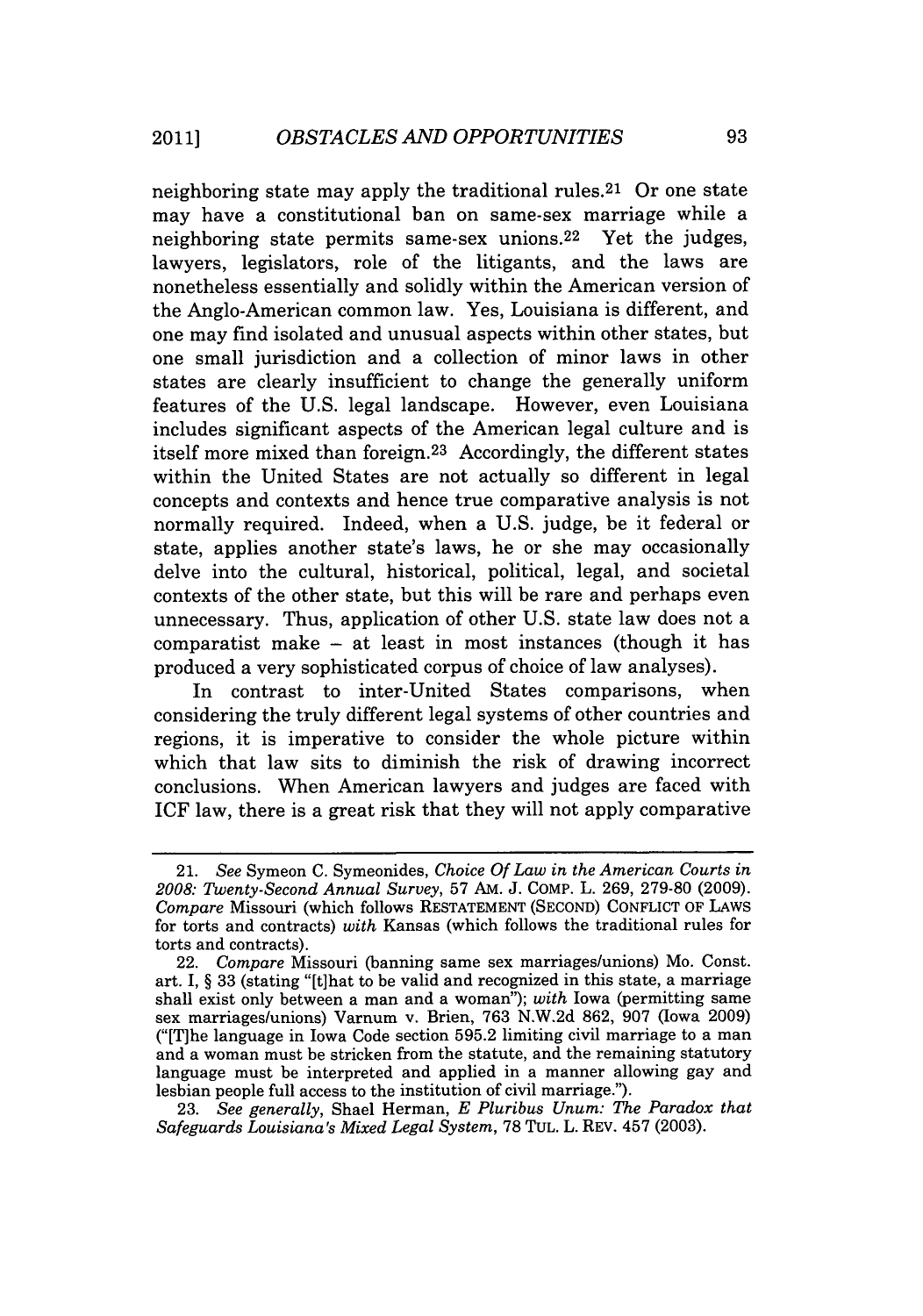law methodologies because they will typically be ignorant of them. Even when prepared to apply international law, as they should, given its formal place within the American legal system, they are at great risk of applying it in an unsophisticated and potentially quite erroneous manner. Indeed, the fact that international law scholars do not even consider their field to be akin to a foreign field is itself problematic. The flawed belief that it is sui generis may lead most international law analyses away from comparative methodologies. 24 These are very serious problems for our colleagues as well as for the bench and bar, who all may go so wrong without ever realizing they are so far adrift.25

Those academics who are knowledgeable in foreign or comparative law should try to help ameliorate these potentially very serious problems. Obviously, the usual scholarship produced by comparatists is helpful for current practitioners and policy makers, though it would be even more so were it more focused on practice. Similarly, even greater prominence of comparative law issues within law school curricula and courses would also serve to prepare future practitioners and policy makers. Unless the issue is approached across all of legal academia, including to noncomparatist academics, comparative law methodology and basic foreign law understanding will continue to be marginalized and misapplied. In other words, the "ordinary" law professors, both new and experienced, need guidance and support as they increasingly employ comparative methodologies and foreign law in their scholarship and classrooms.

Assisting non-comparatists is, however, not so straightforward. Indeed, as exhibited by the articles and essays in this symposium issue of the Roger Williams University Law Review, there are divergent views on methodologies and approaches even among comparatists. It is thus no surprise that educating one's colleagues may not be a simple matter even as

<sup>24.</sup> *See* Picker, *supra* note 2, at 1090-94.

<sup>25.</sup> Additionally, given the prominent role of student editing of both substance as well as style in American law journals, the problems may not be caught at the publishing stage, even in the ICF law specialty journals, which still rely upon relatively inexperienced students to perform the selection and editing of scholarship. In comparison, the rest of the world's use of peer review journals may more often, though not always, catch these sorts of egregious errors.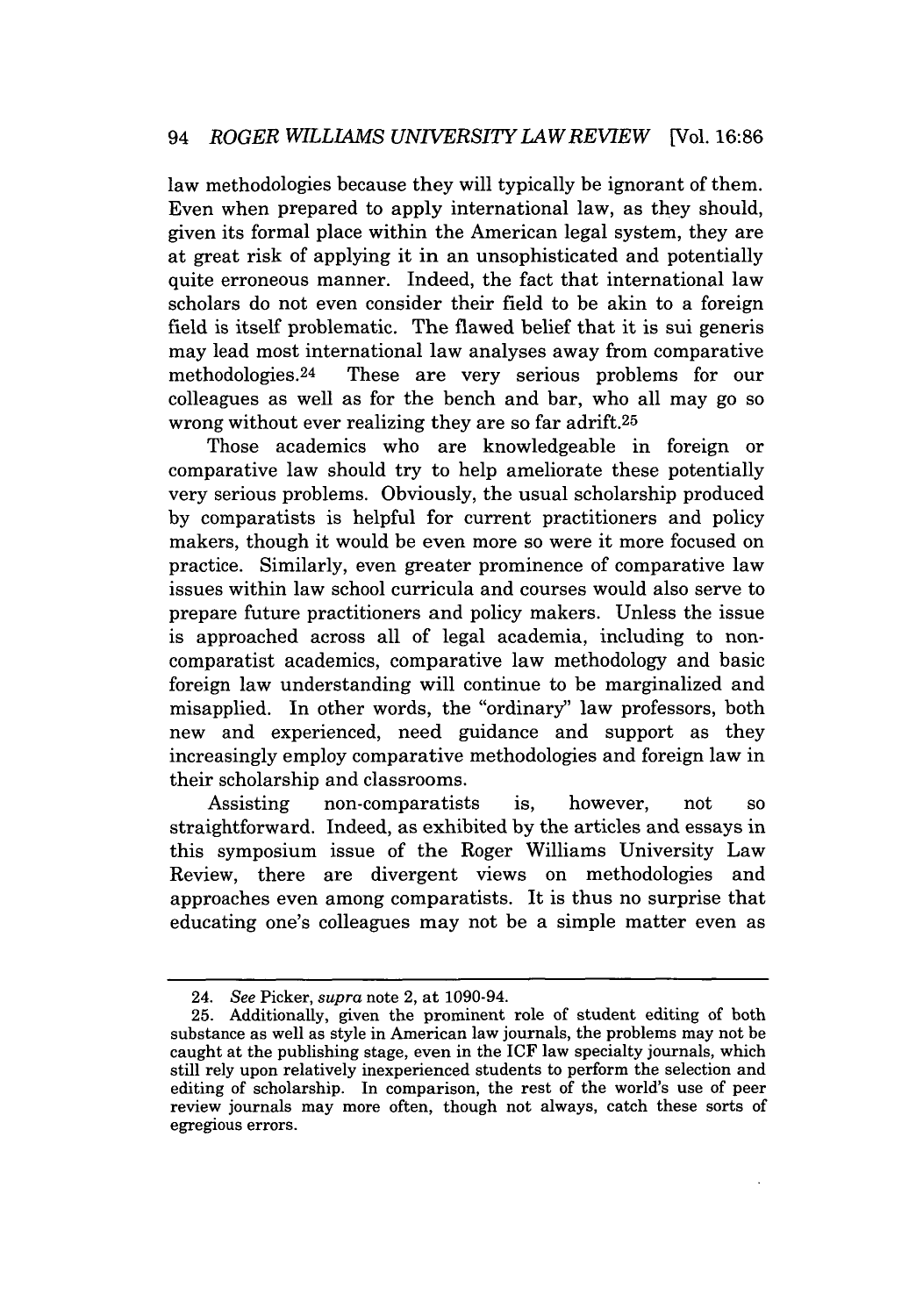they feel pressure to increasingly understand the comparative aspects of their non-comparative law fields.

As an initial matter, a complicating factor for those wishing to provide assistance to our non-comparatists colleagues engaging in ICF work for the first time is that the form and substance of the assistance will depend on who the recipients are. That help will vary depending on whether the recipients are:

Established colleagues;

Newer members of the Academy;

Younger comparatists starting their career;

Graduate students (masters or doctoral);

J.D./L.L.B. students (and whether they are 1-L, 2-L, or 3-  $L$ );

Members of the bench or bar; and so on. 26

Each of these recipients would need to be handled differently. Each has different needs and different starting points in his or her understanding of **ICF** law. For example, students can be urged to undertake more formal study through courses offered, whereas members of the bench and the bar have more time constraints, and perhaps relevant CLE programs or hornbooks would be more appropriate. Also, students will increasingly have some ICF instruction or experience, while members, particularly older members, of the bench and bar may be starting from a point of never having experienced any ICF law. With respect to our established colleagues, their levels of ICF law sophistication can vary dramatically. Thus, it may be more appropriate to work with them on a joint project at first, or it may be that reference to an introductory ICF pedagogical work may be more suitable for ICF law novices.

Additionally, the advice and help provided to the recipients will depend on the purpose for the recipient's desire to master ICF law. Those purposes or goals may vary from teaching to research

<sup>26.</sup> I would be inclined to include within this category scholars looking to make international law their field of study, as well as those interested in comparative or foreign law.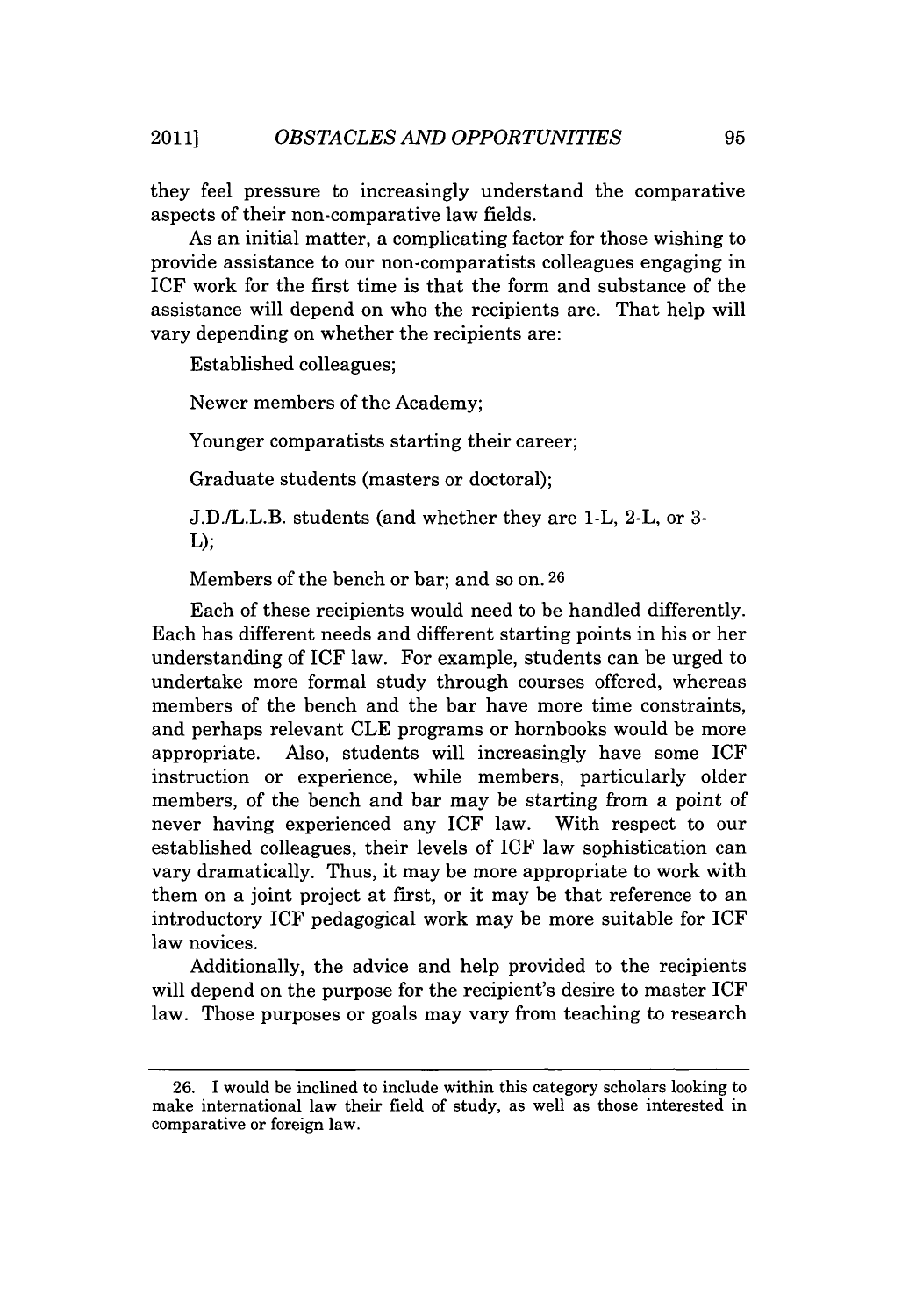to practice. If the purpose is for teaching, then it may be that some of the new resources that are coming on the market would be helpful. These resources are designed for the non-ICF instructor.<sup>27</sup> In contrast, when the goal is related to research, the assistance may involve referral to dedicated bibliographies, 28 work with skilled ICF librarians, employment of a foreign law student as a research assistant for that project, draft review by comparatists on the faculty, and so on. If the goal is practice related, one might refer the recipient to the many new comparative law handbooks on the market<sup>29</sup> or perhaps to select foreign counsel that are familiar with American practitioners.

A further complicating factor may be that the recipients often have different temporal interests. Some may have long term interests, while others have only a short-term or one time need for assistance. It may even be that the recipient is interested in entering the ICF law field. Each of these factors will impact the assistance - from suggestions to utilize foreign local counsel for practitioners with a one-off interest, to the mapping out of a more long term nuanced strategy for those wishing to enter the ICF field permanently, including assistance in direct experience in the foreign jurisdiction.

Perhaps the best method of incubation of comparatists is through their participation in such groups as the American Society of Comparative Law. Indeed, had a new or young comparatist attended the last annual meeting he or she would have been exposed to the many different forms and challenges of comparative methodology. The conference, and perhaps reflected in the articles of this symposium edition, had many nuggets of information that would be immensely helpful to a new or young comparatist or someone delving into ICF law for the first time. Among the many interesting points raised relevant to young or new comparatists were the following:30

**<sup>27.</sup>** *See, e.g., The Global Issues Series,* WEST ACADEMIC PUBLISHING, http://www.westglobalissues.com (last visited Nov. 21, 2010); *Law Across Borders Series,* ASPEN PUBLISHERS, http://www.aspenpublishers.com (last visited Nov. 21, 2010).

<sup>28.</sup> *See, e.g., Library Research Bookmarks,* UNIV. OF MISSOURI-KANSAS CITY SCH. OF LAW LIBR., *available at*

http://wwwl.law.umkc.edu/library/bookmarks.htm#foreign.

<sup>29.</sup> The author is involved in such a project with Edward Elgar.

<sup>30.</sup> These points are from the author's notes taken at the conference.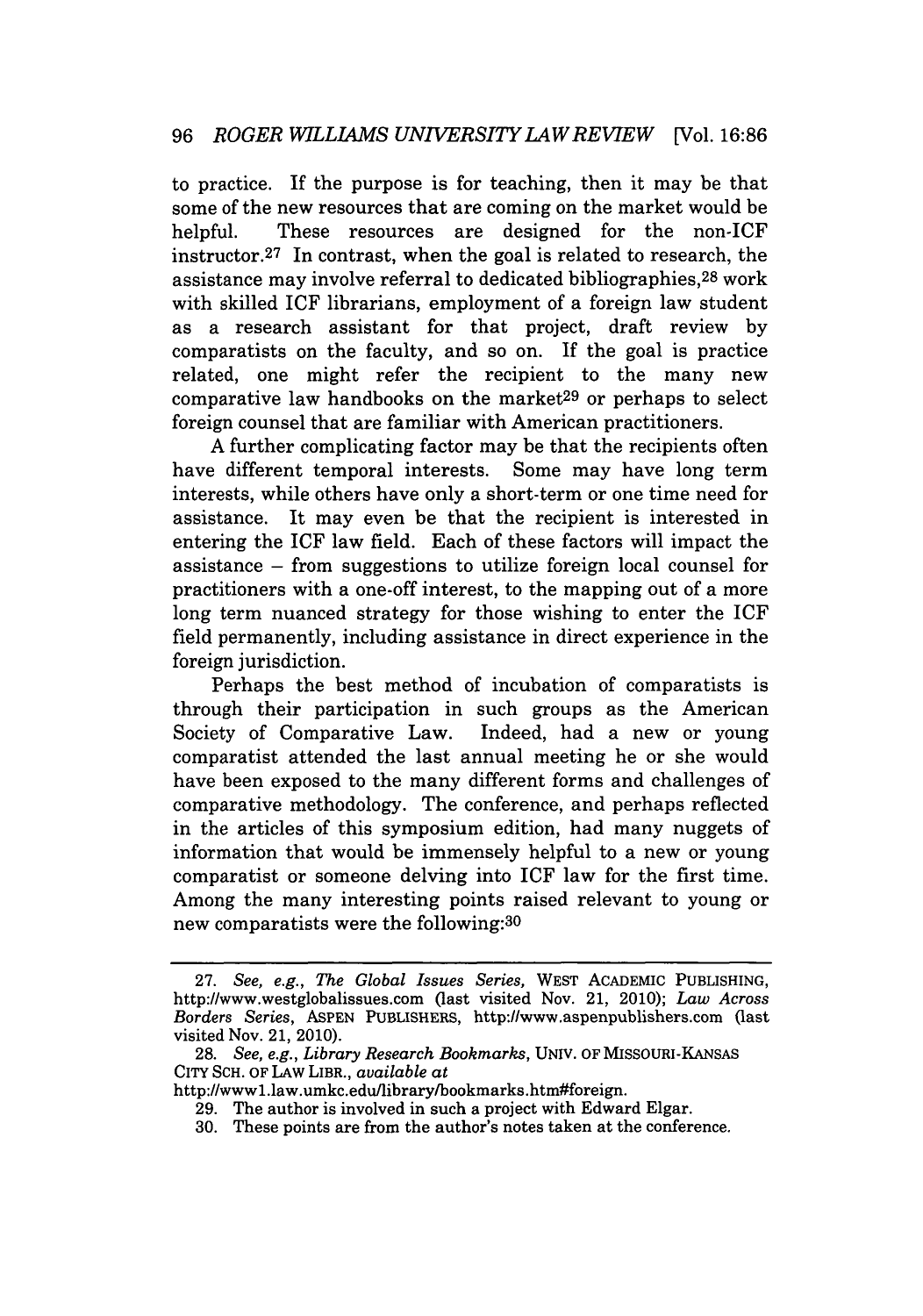1.) Professor Clark noted the many different comparative methods that are employed. Indeed, there were so many methods that it is a challenge to know when application of each one is appropriate. If comparatists struggle with this issue, then how can one expect non-comparatists to effectively employ comparative methodologies?

2.) Professor Maxeiner noted the central role of legal reform for comparatists, suggesting a very vital role for comparative law in the development of our domestic legal systems. However, a very insightful comment from the audience noted that one may be more successful in using ICF law in American law reform when its foreign origin is explicitly not revealed, thus building on the American legal cultural obstacles noted earlier in this essay.

3.) Professor Curran pointed out that when one delves into the historical context of legal issues, one can see there may be differences in the understandings of just how that history played out. This may be of particular relevance when someone employs a historical comparative methodology but may come from a different culture or generation and thus may have a different view of the relevant history. In other words, the personal context of the nascent comparatists must also be taken into account.

4.) Eleanor Cashin-Ritaine, who then worked with practitioners, policy makers, and academics at the Swiss Institute of Comparative Law, noted that academics and non-academics have different approaches to comparative law methodologies.

5.) Professor Krishann further emphasized this point with his observation that one needs to be aware with whom one is working in the region under review. Thus, the comparative law interaction may vary considerably depending on whether the counter party is from an academic institution, the government or the local bar.

6.) Another point that came out of the discussions at the conference was that comparative methodologies may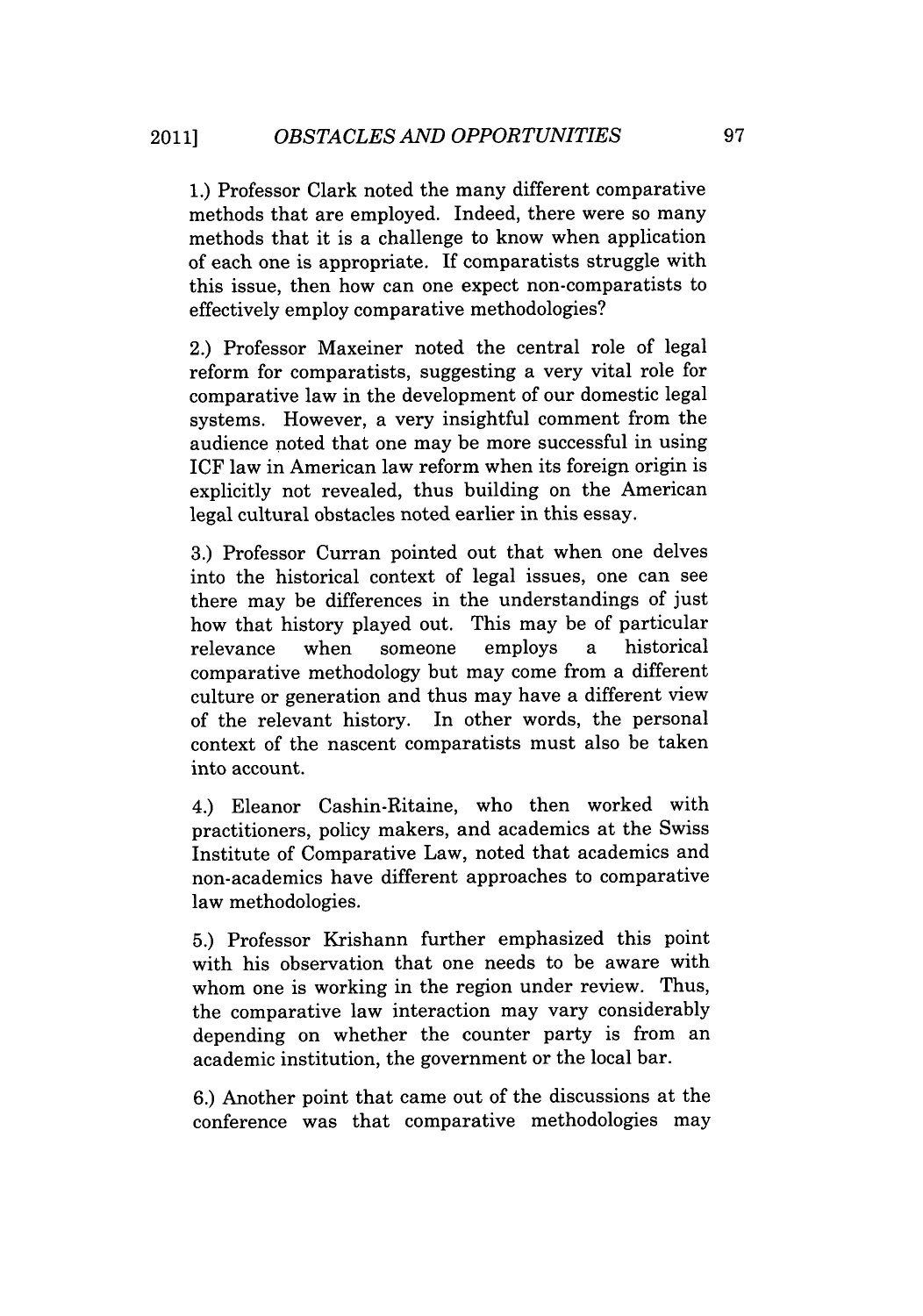often serve as a reality check on domestic legal innovations, based on comparatists' knowledge of similar innovations in other legal systems. Thus, in addition to proposing solutions, comparatists or those employing comparative methodologies may also protect legal systems from harmful reforms.

7.) Dean Demleitner noted that it is quite possible to come to opposite conclusions based on employment of different comparative methodologies. This suggests that the different methodologies are not just different methods to arrive at one correct resolution or analysis, but that they may themselves play a role in the analysis. In other words, the research or observational method may change the final analysis of the issue under review  $-$  an effect not unique to comparative law.

8.) Of relevance to those whose research is intended to contribute to foreign legal systems, as opposed to American legal systems, Professors Okeke and Krishnan observed that some regions in the world, particularly in the developing world, will tend to lack great depth in comparative law, making research more difficult than usual. Additionally, some regions may also tend to overlook the relevance or utility of the comparative analysis that may be proffered. In contrast, Professor Langer noted that in some similarly developed areas as those suggested by Professors Okeke and Krishnan, such as Latin America, there is already a great deal of comparative law research and thus an American's contribution of such comparative analysis, if needed, will face strong local comparative law competition.

All of the above points are just a few of the issues that new or young comparatists need to keep in mind. Indeed, the essays and articles provided in this symposium issue of the Roger Williams University Law Review may all prove highly useful to those approaching the methodology for the first time, and for comparatists at all levels of experience and expertise.

Today, comparative law cannot simply be the preserve of a few intellectual scholars exploring foreign legal systems and